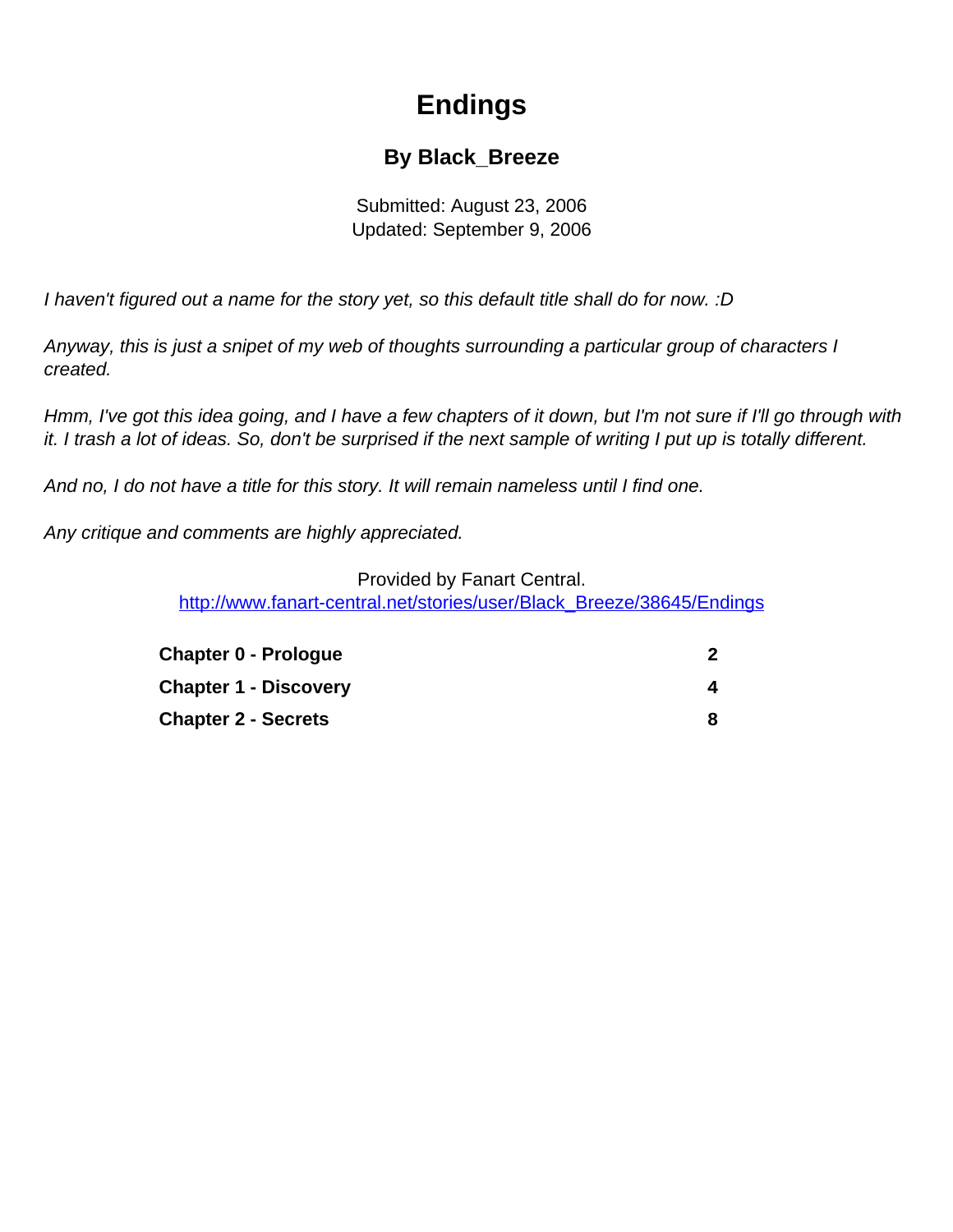## **0 - Prologue**

#### <span id="page-1-0"></span>**Prologue**

It was a sunny day that August morning.

Too sunny. It was so cheerful and bright, one would say it almost sounds silly that a funeral took place during that time. Yes, the holy ritual of burying a loved one deep into the earth, literally putting the memory of them out of sight, therefore out of mind.

My poor sister. She never liked bugs, not to mention small spaces. So you can imagine how painful it was for me to watch her casket to be lowered slowly into the ground, as my father kept on looking at his watch and having that look of urgency, to go someplace else. You'd think that, as a father, this moment would be harder for him than it was for me. But strangely, it wasn't.

I was a stubborn little boy back then. I refused to cry a single tear in the midst of all those so called friends and family. They didn't deserve to share this last moment, with one of the few people I cared about with me.

I was a truly selfish boy.

The priest was murmuring his sermons and prayers, and I could feel that same tingle of rage and anger I felt when I felt my sister's hand go limp. At that moment, my belief for the Catholic god was demolished. I suppose I was jumping to conclusions back then; indeed I was naïve, for I was only 12. However, as I reminiscence on my past, it made me ponder if that was when this whole mess started, anyway. When I had the foolish idea of demolishing the very thing that life depended on.

I presume I'll never know for sure.

A tear never escaped my eyes as the people in black started walking away. They too seemed to have someplace to go, having no time to share even more than another second of their life to remember and honor the life she lead. No one to share my sadness with. As much as I hated them, I wanted someone to be pained along with me, which angered me even more. To maintain my stubborn facade was the hardest thing to do in my life.

I just wanted someone to care.

At that moment, I felt a warmth wrap around my fingers. I stared at it, just to look up and see a familiar face gazing back at me. The face belongs to a girl I know. Someone who could have very well saved me and the people around me the trouble I caused in the future to come. She wasn't the prettiest girl to look at, but she had the sort of face you'd like to see when you're sick, or when you need help. A face where you can find comfort in.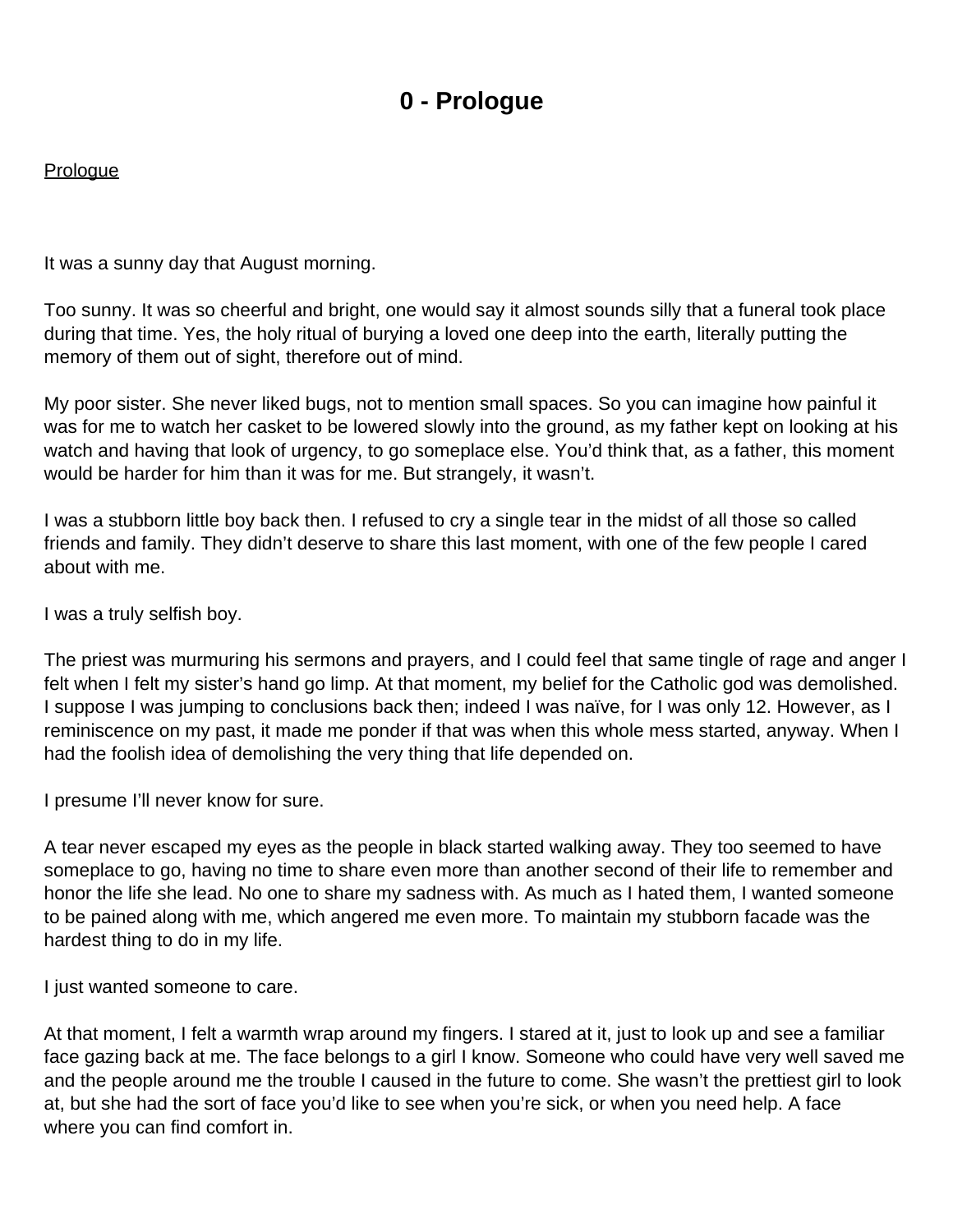Her hand gripped mine firmly as her eyes turned glassy, whispering my name in the most sincerest voice. "Cian."

My voice choked. I was annoyed at the fact that I could feel hot tears rolling down my cheeks, just at the sound of her words. I never liked the way she could make me cry so easily.

"Aura," I choked out, heaving huge sobs, "she was only seven years old."

I cried, but didn't bother to wipe away the tears. She did nothing to embrace me or to further acknowledge her presence, but just stood by, gripping my hand. And, for some odd reason, that was enough.

The birds were chirping and the lively sounds of the city life were all around us. The noise was so loud, it was almost unbearable to see that the world truly did continue spinning after that event. But somehow, being in the console of a friend, made it all the less lonelier.

I never did thank her for all the things she has done for me.

I wish I took the chance to tell her my thoughts and feelings, but now, I'm afraid that it may be too late.

 $\sim\sim\sim$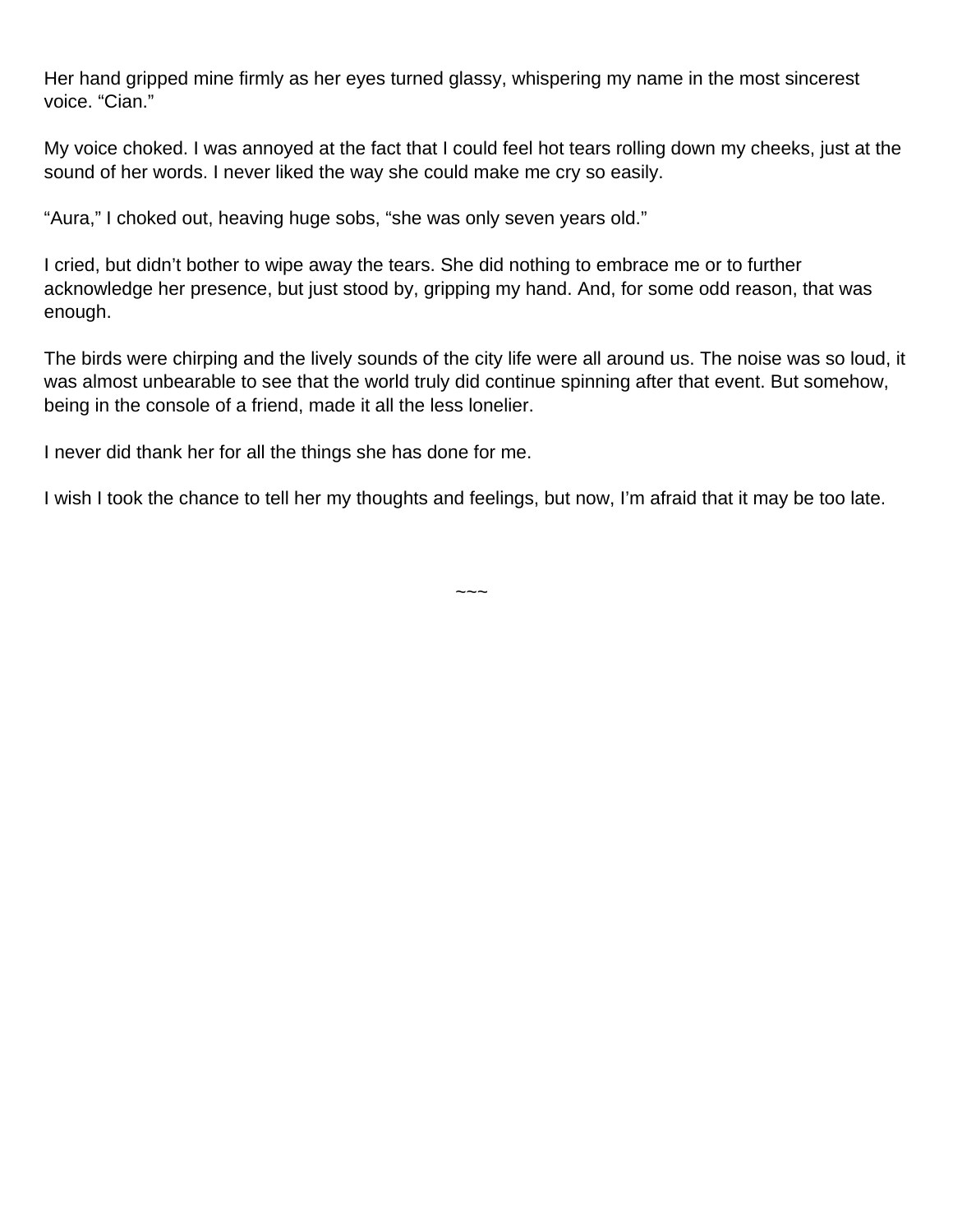### **1 - Discovery**

#### <span id="page-3-0"></span>Chapter One: Discovery

#### "I feel… unhappy."

The small individual next to the bleak woman gave a grin. "Death can have that sort of effect. Can't be helped, really." Judging from the movement of their shadow, the woman can see that a brisk wind was blowing through his - or her - long robes and hair. The problem was, she couldn't feel anything. In fact, she couldn't even see her companion, though the thought didn't perplex her.

"It's been… years since I've last talked to someone," she murmured, staring into the chasm of blurred images. "It's rather nice. I've forgotten how calming it was to have company."

The stranger nodded, white teeth gleaming out of the darkness once more in a grin. "Judging from your elaborate linen and jewelry, I can see that you came from far away… Egypt, maybe," he guessed, as the woman started to perceive the stranger as a male. "And, if that's true, it means you've been here for awhile now."

The woman sighed as if in agreement, brushing her golden black hair away. "I've lost count after a short time. That was when I started traveling. Egypt became too depressing for me." Her companion couldn't help but bellow in laughter.

"So you've been wandering this world for this long to escape depression?" cackled the small creature. He continued sarcastically, "Well, you did a good job of doing so. For a person of your position, I thought you'd have more sense than that."

She gave a small snort. "As if anything makes sense in the after life, or whatever this place is."

He stopped laughing, and from the outline of his figure, she could see that he was pondering the thought. "Good point," he said after a moment, shrugging. "But, as you can see, it's not normal for souls like you to linger this long, after life or not. Why do you think you're unable to move on? Or, can you not remember?"

"I can't say that I don't remember," she murmured, not giving the thought much concentration, "but, I can't say that I never knew, either. After awhile, everything just turns into a blur."

"That explains the scenery," agreed the shadow, reaching out to take what seemed like a small sliver of the huge blur around them. As her companion twirled the blur through his fingers, he thought aloud curiously, "What would you say if I could take you back to the world you left behind?"

"I'd say you're insane," she answered without hesitation, "and that it would be impossible."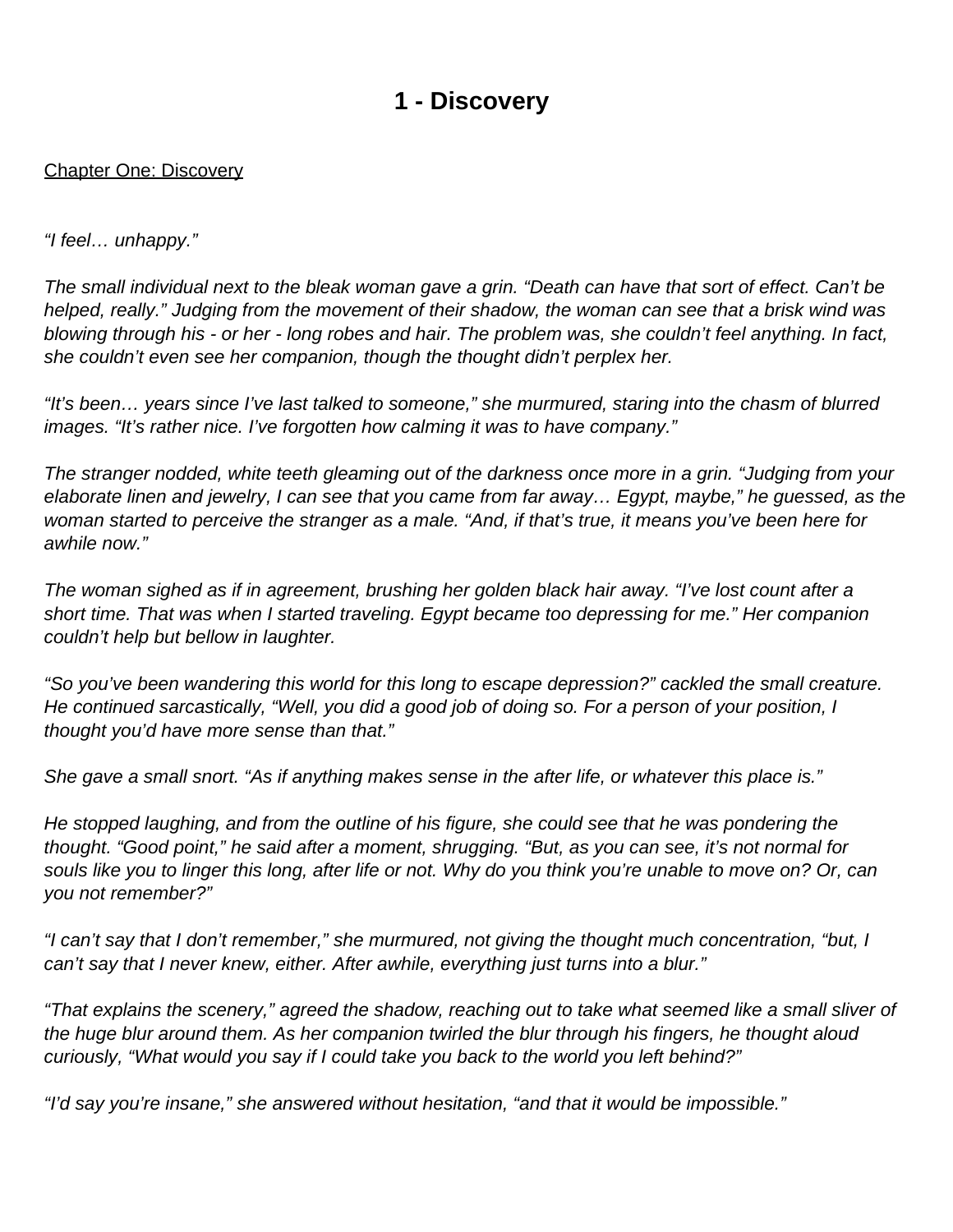"You don't know for sure," he grinned, "because, unlike me, you don't know my position here. I can do lots of things, whether it goes by the rules or not. In fact, you are my responsibility now, due to your inability to leave this place."

She shook her head and her now dull green eyes stared at the individual plainly. "No, I still wouldn't do it. It just wouldn't feel right; besides, how long has it been now? A hundred years, at least?"

"Actually, it's been over thousands of years," he corrected, rather smugly.

Again, the statement didn't faze her. "All the more reason not to go with your plan. Things change over time, and I don't think I can fit in to the world that is now."

The stranger was obviously frustrated, as his figure planted itself into a considerable pout. It was quiet for awhile, and for a second the woman thought she was alone again. 'Ah, well,' she thought, staring once more towards the abyss, 'good things don't last long anyway.'

If she was alive, she would have been startled by the sudden remark he made. He spoke quite loudly, "Do you know why you're stuck here?"

"You asked me this question before."

"Just answer," her companion snapped, his patience failing. When she gave a quick shake of her head, he continued briskly, "It's because you're not ready to leave, aren't you?"

That was new. The woman blinked in surprise. "No, that's not true. This is where I want to be, whether I'm happy in this place or not. I belong here."

"You know that you don't believe that," he said with a grin, pleased that he finally got through. "There's someplace else you'd rather be, right? I can take you there, if you want me to. There is a small price however… But do you want it anyway?"

She was silent with thought, and soon came to realize that he was right. And she didn't like that feeling. "I don't know where I want to be, though. How can I--"

"It will come to you, don't worry," he said, nodding, "and when you finally find out what this place is, you'll be able to move on." The stranger flashed another glowing grin. "Of course, your death will be momentarily delayed during this period, but that doesn't seem too much of a problem, does it."

She stared at the huge blur around her. She's been wandering for so long, she hadn't realized how much she wanted to see what the world really was like nowadays. How much she wanted to see and feel the warmth of sunlight again. And, for some odd reason, she felt that there was still something for her to do.

It became clear to her quickly as to what her answer should be.

"I want… to start over," she replied quietly.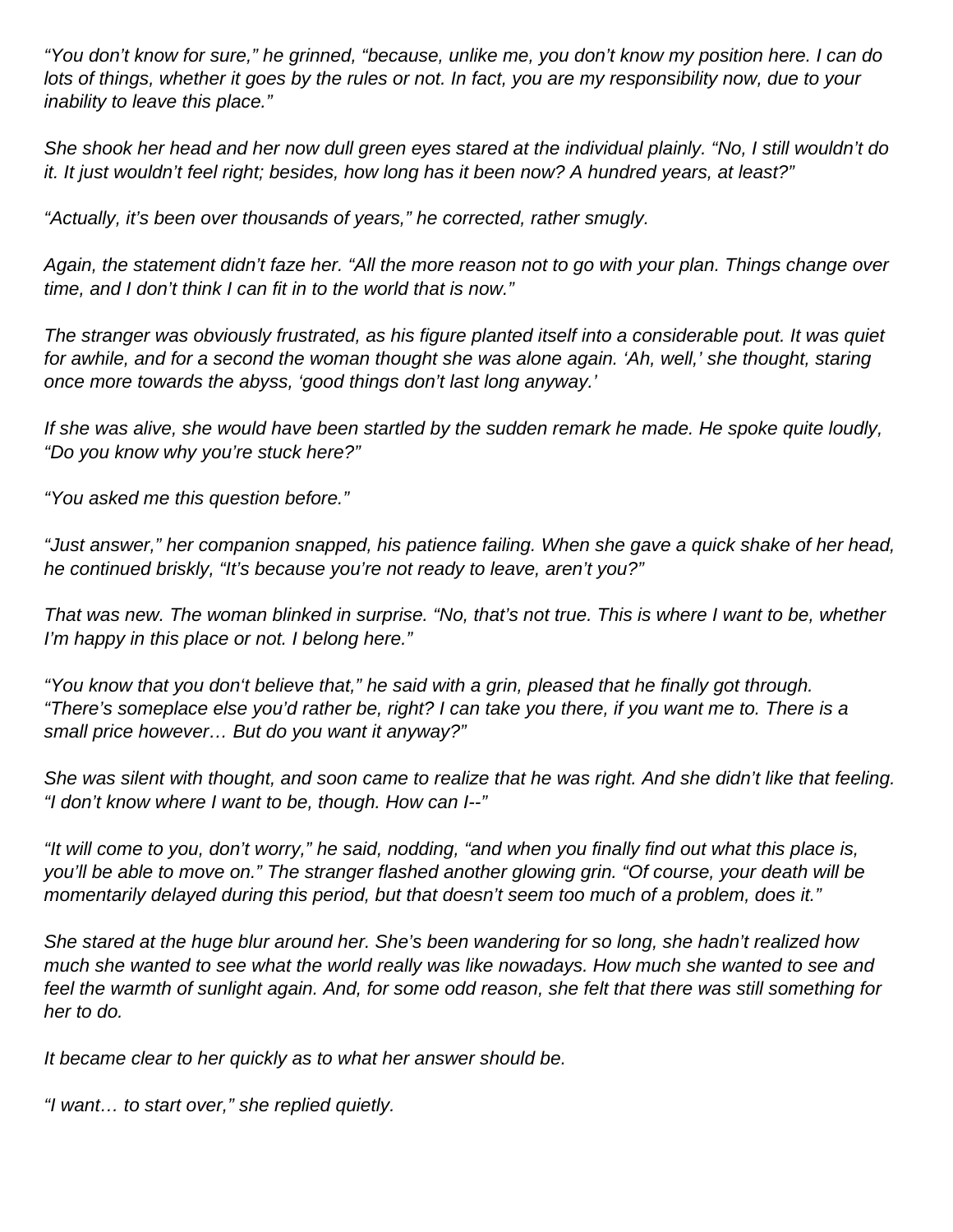#### "Maeve?"

She blinked and stared at the raven haired girl peering down at her, her blue eyes seeming to give out a sparkling beam.

"I'm sorry for waking you," she apologized, sitting beside Maeve on the couch, "but I'm looking for my blue jacket. The one with the ribbons on it? I think you sown it up last time."

She nodded and sat up on the cushions, rubbing her forehead gently. "Oh yes, that one. It's right over there dear, on top of the drawer," she said, pointing to the wooden cabinet a few feet away from the guest room. As the teenager stood up to receive it, the caretaker asked slowly, "Are you going out?"

The girl turned and gave a sweet smile. "Yes, Cian and I are going to the new art exhibit downtown. He offered to drive us there as well; in fact, he should be here any minute." Suddenly, as if on cue, the bell rang a merry tune, signifying her friend's presence.

Although she went on her way to retrieve the visitor, Maeve stood up and blocked her way, saying, "No no, dear. As a hostess, I must answer the door." The girl laughed and waited in the hall. Dusting off her long violet skirt and sweater, Maeve adjusted her bifocals and opened the entryway. "Ah, good afternoon Mr. Earnan. How are you today?"

The teen with silver gray hair nodded to her and stared with a surprising amount of intimidation. She had always noticed how cold he seemed to others. "Is Aura--"

"Here I am," Aura beamed over Maeve's shoulder with a jump, laughing. Although nothing in his expression changed, the woman could easily tell that he was ultimately glad to see her. Besides, a man she once knew was like him as well.

"I'm so short Cian," Aura sighed, moving out of the door and leaning against his shoulder, "I barely come up to your neck. Or are you just too tall?"

"Depends on your perspective," he answered, with an air of declaring 'and that is that.' She didn't notice, and easily followed him as he grasped her hand in a quick and arid movement, looking back to wave a cheerful goodbye to her caretaker.

Maeve waved back and frowned a little. That boy has no manners.

She sensed someone walking up behind her, and a much taller and muscular figure looked out the door and waved to Aura as well with a spatula. Maeve turned and stared at the dark brown [and rather bald] head of a 22 year old.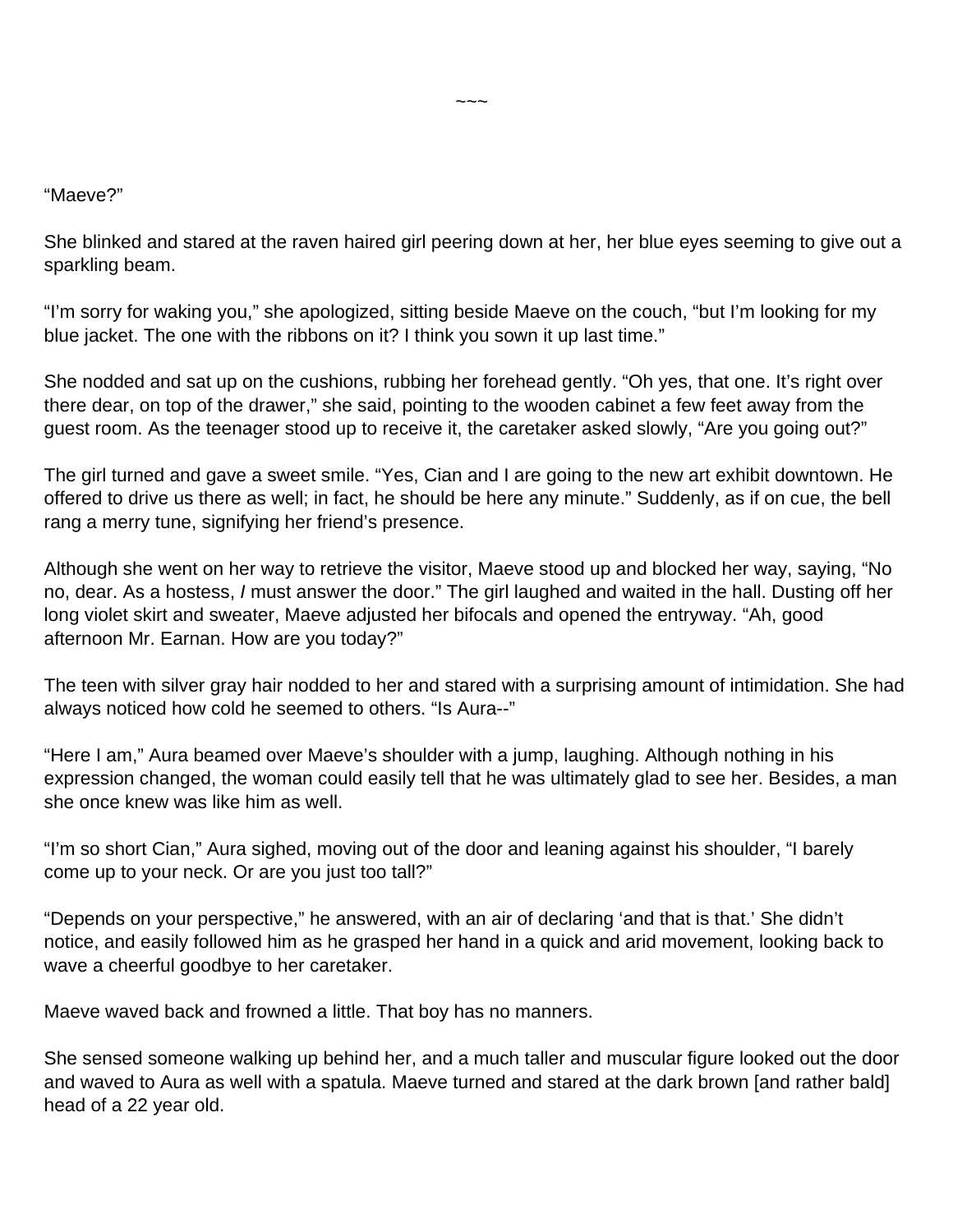"Leaving already? She didn't even try my new shrimp recipe yet," he said with disappointment, as Maeve stared at the contents inside his frying pan. He took one piece and made a gesture to her, saying, "Want some?"

"I'll try it later Adio," she smiled, taking the cooked shrimp and popping it into his mouth instead. "Give some to Raziya, I'm sure she would adore it."

He nodded as he chewed, as if saying, 'Good idea,' and stepped back into the manor. But before he completely disappeared, he called out, "Oh, by the way, Sadiki just called from the lake. He wants to see you."

Maeve raised an eyebrow in speculation. "What for?"

Adio shrugged, as a shrimp fell to the floor and a small golden dog raced across to eat it. "Beats me. He says it's important though." Grinning at the dog, he said, "C'mon, Reggie," and followed the canine into the kitchen.

She sighed as she took a jacket from the coat rack and opened the door once more. There was rarely an occasion when Sadiki needed to meet her that wasn't important. "I wonder what he found out," she thought aloud to herself.

With that as a final note, she stepped into the brisk wind, wrapped the coat even firmer around her, and closed the door.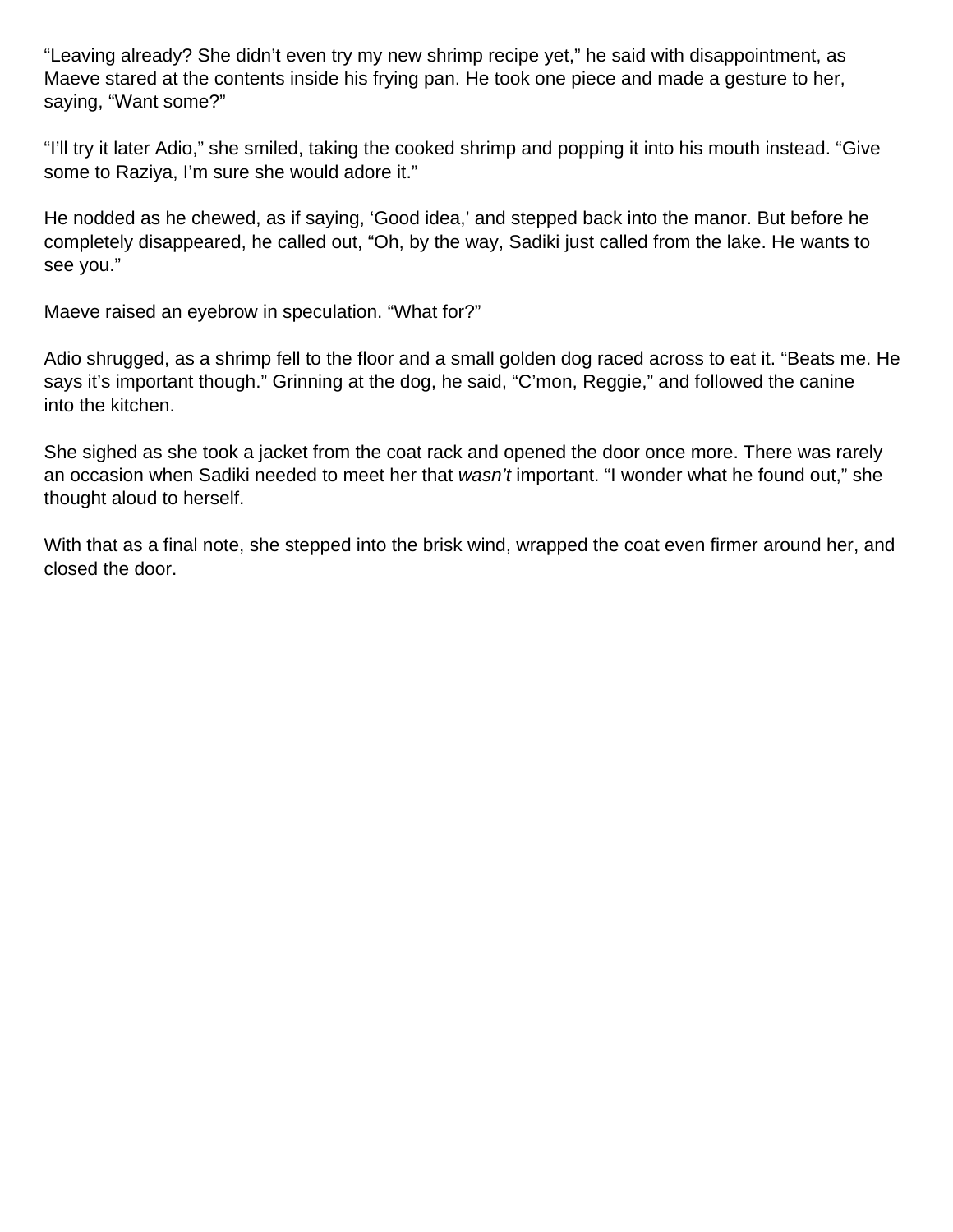### **2 - Secrets**

#### <span id="page-7-0"></span>Chapter Two: Secrets

Maeve wasn't surprised to see that Sadiki was sitting at his usual spot on the wooden bench, overlooking the pale surface of the lake. It was glittering from the slowly setting sun and was actually quite a pretty sight, so she made a mental note to come out here more often. Although her vision was limited, she could tell by his arm gestures that he was possibly feeding the ducks some bread crumbs. She smiled at the thought of that; even though he never wants to admit it, he is a kind boy.

As she passed the grove of young oak trees surrounding the small lake, she could see that Sadiki's features became clearer, his eminent scowl fresh across his face due to an unpleasant event. When Maeve finally came within distance of him, she heard language that she would prefer not hearing pouring out of his mouth like a running faucet.

"Damn," he said, realizing his fifth attempt to have the small duckling follow the bread crumb failed. He threw again, and to his dismay, the baby bird just looked at him curiously with its beady eyes. "Damn," he repeated once more.

"I do hope you aren't learning that fowl language from home," she said despairingly, gesturing him to scoot over and sitting down with a sigh. "Silly boy, making me walk all the way here with my fragile bones." Sadiki's golden eyes rang with obvious annoyance as Maeve made a sad attempt at showing her weariness.

"Don't talk like that, it doesn't suit you," he said plainly, glancing at her with a raised eyebrow, "or your appearance. You barely look older than me."

"I am older than you, and everyone in the house put together, three fold," she stated, patting his brown hair. Then, in an all too motherly way, she tightened the low ponytail on his head. "You of all people know that."

"Hmph," he grumbled, returning to his previous engagement of throwing bread crumbs. "It still doesn't suit you." She politely ignored his comment and grabbed a handful of crumbs to throw herself.

When she was finished with her first batch and reached for another handful, she asked curiously, "So, what did you want to see me about? It's nothing too alarming for you, I hope."

"It shouldn't be as alarming as when I found out how old you really were," Sadiki replied, now trying to get the ducklings to come closer to him. "I couldn't sleep for days after that. Did you know I had a crush on you when I was little? I knew there was a big age gap already, but knowing that info just completely ruined it." He had a slight flush and pout to his face as he reminiscence on his childhood.

She laughed, but was a little embarrassed herself, now that Sadiki was a rather handsome young man.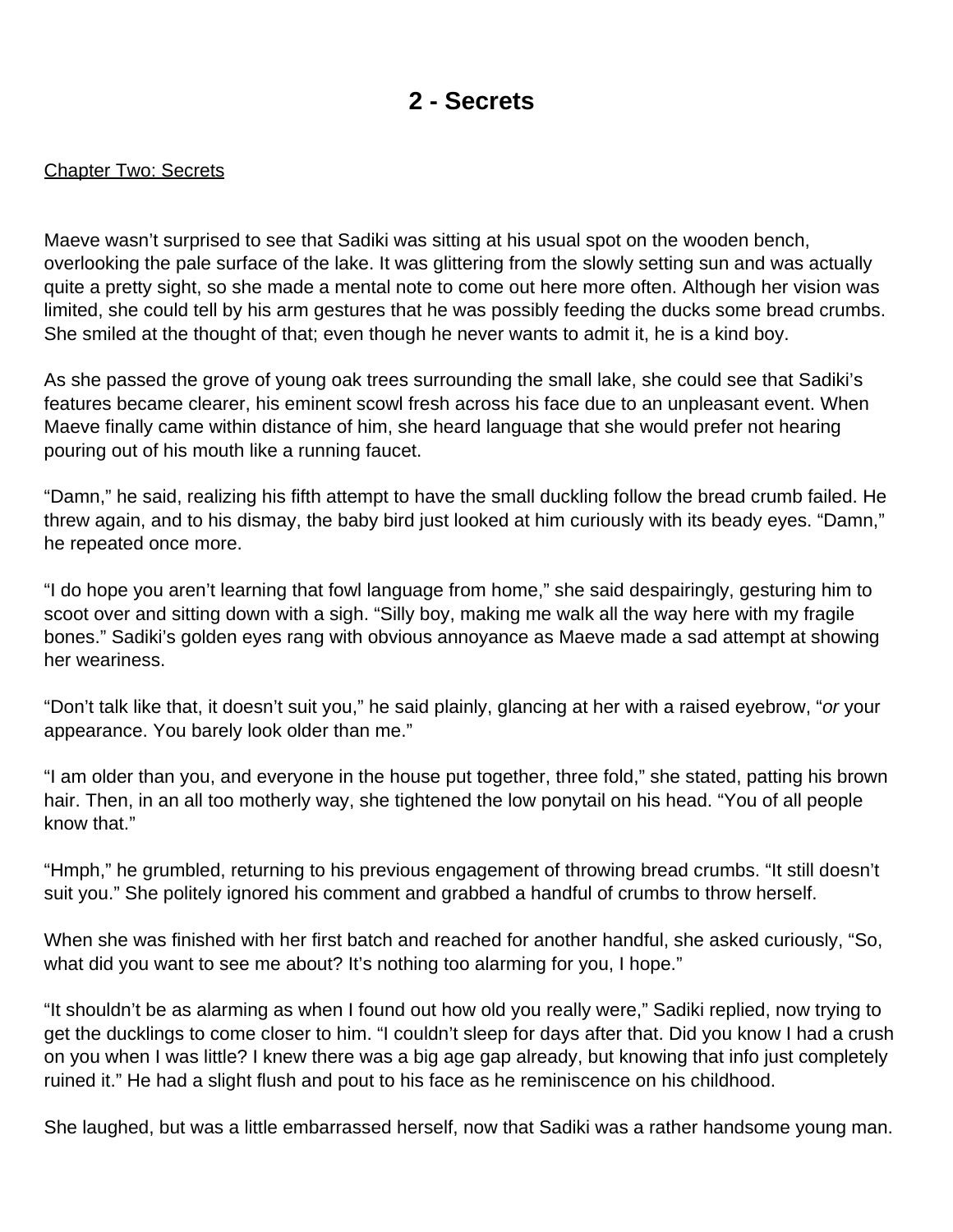"Yes, I remember well. Yet to this day I still can't understand why."

"It's not really that hard to see," he admitted, eyeing her cynically. "You are pretty, in your own sort of way; I can see why he likes you - well, used to anyway." Sadiki shrugged and began wiggling his finger to the duckling, as its beak snapped down on it. "Ow, that hurt, you little son of a--"

"Well," she calmly interrupted, trying to keep her mind off the man Sadiki was referring to, "I suspect that you know about the dream I had earlier today, yes?"

Sadiki nodded and scowled at the bird as he caressed his defeated finger. "I can tell by the colors strands around you. Though this one you didn't seem very flustered about. Is that how you first met that creature?"

Maeve sighed and nodded back. For a moment, she almost forgot about his uncanny ability to sense other people's thoughts and dreams, even though he often does not acknowledge it. In fact, she doesn't believe that even the rest of the household knows of it, yet it helped her take the other children through many restless a night. Except for Aura. For some reason, he couldn't see her 'color strands,' as he describes them. But before she could speculate more on the thought, her attention turned toward Sadiki as he continued speaking.

"So that thing said it could bring you back to life, and, since you're sitting here with me, I can see it didn't lie," he acknowledged, tossing the empty bag into the trash can a few feet away from him. "What happened next?"

"That's what you need to figure out," she replied. "My memory is a blur when it comes to the stranger, so I can't remember anything else unless you see it through my strands." But Maeve saw quickly that she didn't need to say so, for Sadiki was already staring intently at the air around her.

It didn't take long for her to get an answer. "I've seen that thing before," he said with a good amount of confidence, wrapping his black windbreaker tighter around him. "And from what I've seen, this wasn't the first time it did this."

Maeve's heart sank at the thought of it. "Really now," she murmured, with a mild amount of interest and displeasure. "So there are others like me?"

"Obviously," Sadiki replied with sarcasm, "but in your case, you've been around the longest." Her face was sober as she comprehended the fact. She wasn't surprised to comprehend that other people had went through an ordeal like she had. However, Maeve was shocked to realize that she's been through it the longest. Was there something wrong with her, or is it just that she was more unlucky than they were?

She knew that if she continued to think about it, it would only upset her more. So, Maeve decided to move on the discussion. "Well, is there anything else you've found out for me?"

Sadiki sighed and watched as the ducklings finally swam back into the water. "Not unless you're willing to tell me your entire history thus far."

With a nod of understanding, Maeve stood up and murmured, "I'm pretty sure you can figure out my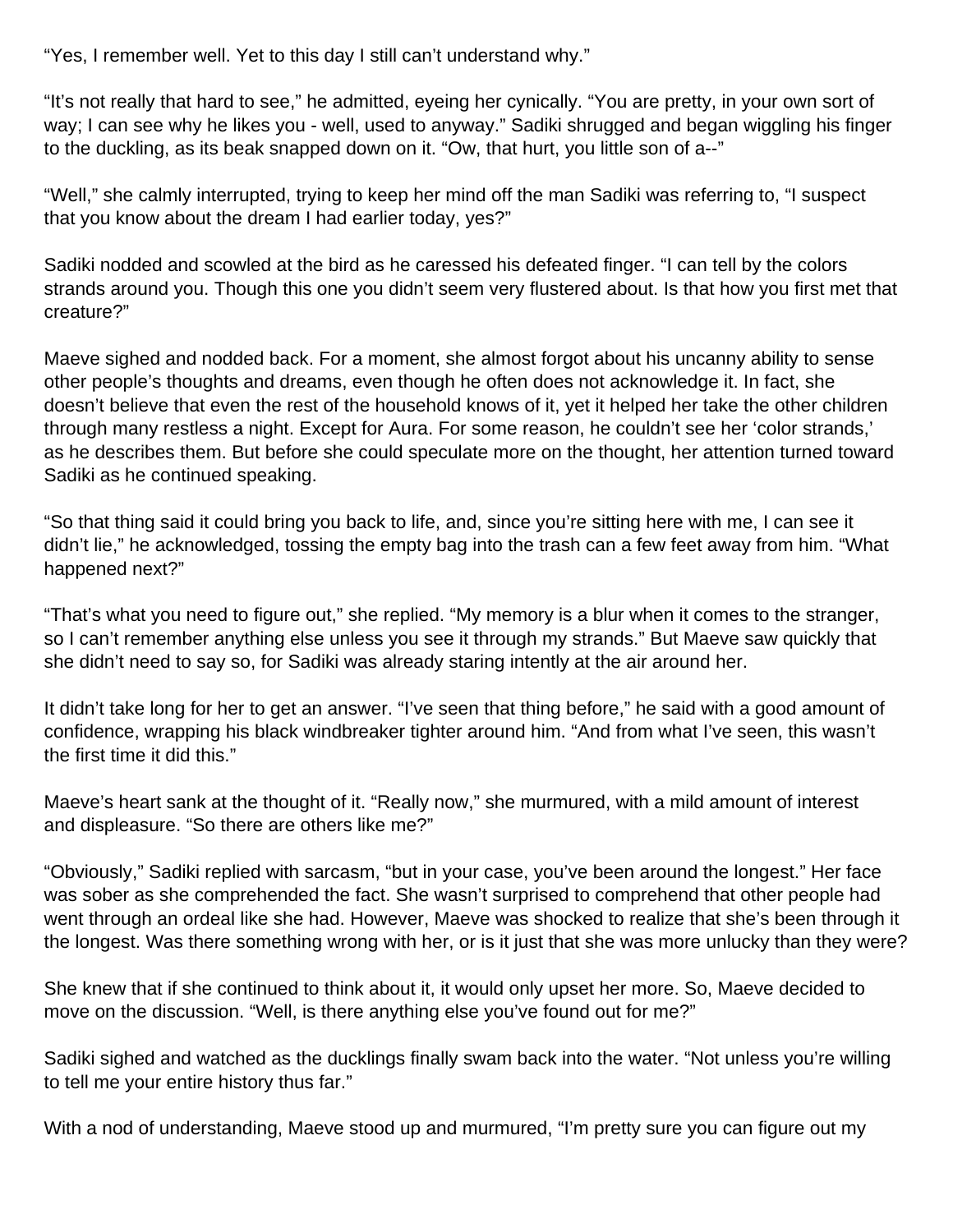history on your own. I'm not too comfortable talking about it yet, if you don't mind."

The 19 year old shrugged and sat back against the bench. "Fine with me. I'm okay with waiting a little longer; besides, it's your memories." Brushing his hair through with his left hand, he continued, "Meet you at home later? I still have some business to attend to." He eyed the birds in the water with some amount of determination while speaking.

Maeve smiled and nodded as she brushed off her skirt and started walking away. But before she was even a few feet apart from him, she knew that she could not leave contently without knowing. Without turning back, Maeve asked quietly, "About Ryes… How is he?"

He was silent for a moment, watching the sun ever so slowly set behind the trees. "He seems fine, from the last time I saw him. His company is doing well, and I hear that he's going to be married soon. I think his fiancé is a famous ballet dancer or something," he stated, turning his head to stare at her. For once she was glad that he couldn't see her expression.

"I see," she replied slowly, unsure of what to think of. Maeve was surprised in spite of herself to see that she was deeply saddened about Ryes' proposal, and even a little jealous. Looking down, she found that her hands were clenching at her jacket in ferocious grips, with little tremors here and there. She was angry.

"Well, I best be off now," she said quickly, turning and trying to give a pleasing smile as possible. Unfortunately, Sadiki didn't buy into it. "Come home safely." And with a fast wave, she trotted away until she disappeared behind the curve of the hill.

He waved just as she left, then stared back at the horizon. The sky had a lovely hue of orange and violet and blue, which mixed together nicely with the yellow sun. The trees seemed to agree with this thought as it swayed in the quiet breeze, bristling with every leaf. Sadiki always liked this place. It was the most peaceful spot he could find and with strands coming only from nature itself.

Rolling up his sleeve, he glanced at his watch to see what the time was. Seeing that he had a certain amount of time until nightfall, Sadiki decided that he wanted to grab a bite to eat before he went home. Standing up and giving a nice stretch, he kicked a pebble into the lake as he started to walk back on the path.

Sadiki did a double take as he saw a man in a black business suit in front of him, his gray eyes solemn and cold. After recovering from a bit of shock and an increase in heart beat, Sadiki scratched his head as he called out, "Didn't expect to see you here Ryes. Do you want to see Maeve, because she just left."

The man named Ryes seemed to glare at him, but Sadiki knew that it was just his usual expression. "You gelled your hair back. Kind of ruins the mystery about you, doesn't it?" The boy asked with a smirk.

"I don't have time for small chatter," he snapped, swiping his hand across his brown hair out of habit. Sadiki had to admit that he was a bit startled; Ryes' presence always seemed to demand respect. "I need assistance, and it's assistance that only you can offer."